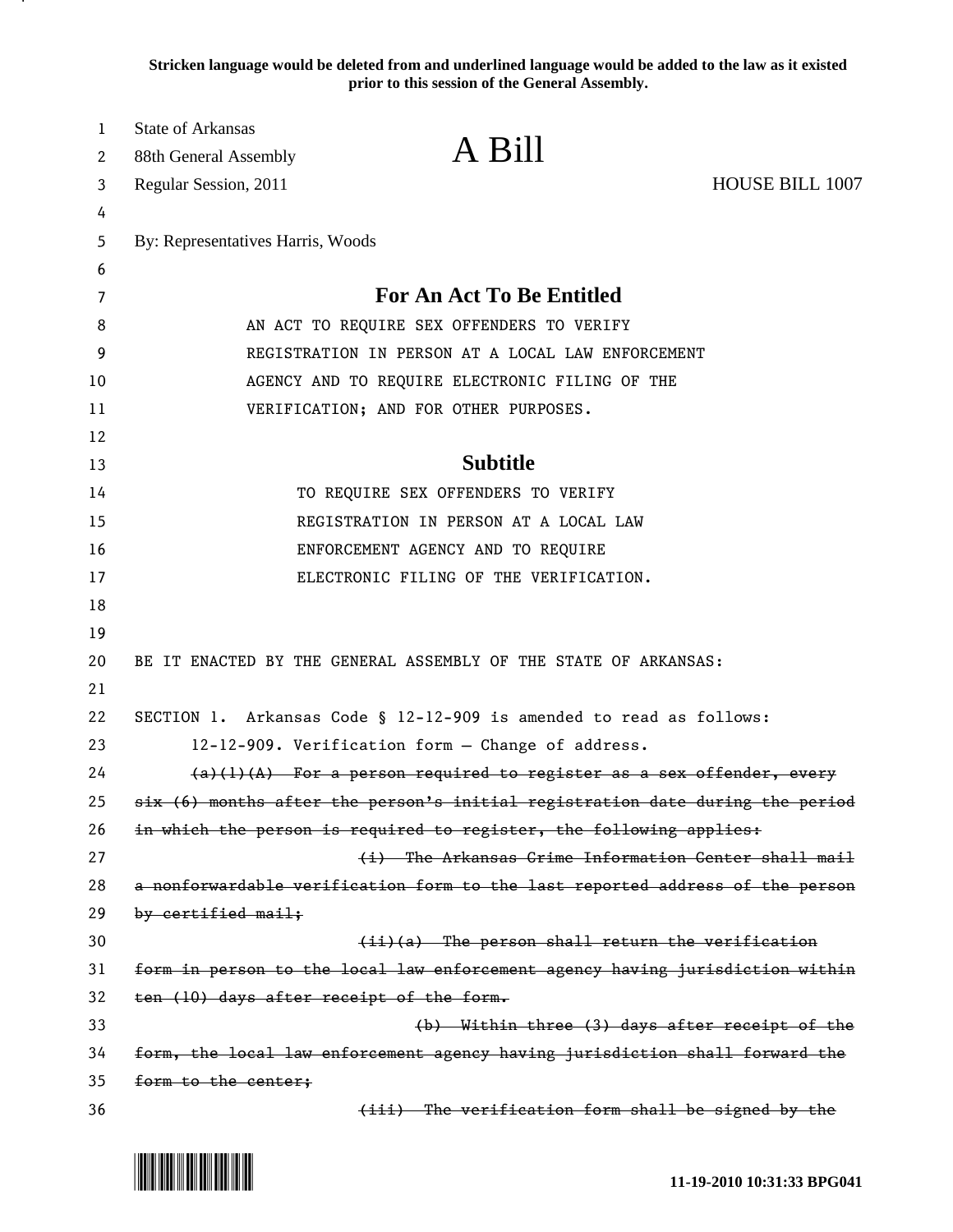person and state that the person still resides at the address last reported 2 to the center; and (iv) If the person fails to return the verification form to the local law enforcement agency having jurisdiction within ten (10) days after receipt of the form, the person shall be in violation of this subchapter. (B) Should the sex offender or sexually violent predator change address without notice or fail to return the verification of residence, notification will be sent to law enforcement and supervising parole or probation authority, and notice may be posted on the Internet until proper reporting is again established or the person is incarcerated.  $(2)$  The provisions of subdivision  $(a)(1)$  of this section shall 13 be applied to a person required to register as a sexually violent predator, except that the person must verify the registration every ninety (90) days 15 after the date of the initial release or commencement of parole. (a)(1) A person required to register as a sex offender shall verify registration every six (6) months after the person's initial registration date during the period of time in which the person is required to register. (2)(A)(i) The verification shall be done in person at a local law enforcement agency having jurisdiction at which time the person shall sign and date a Sex Offender Acknowledgment Form in which a law enforcement officer shall also witness and sign. (ii) The Sex Offender Acknowledgment Form shall state the date of verification as well as a date certain that the person is 25 required to return in person to a specific local law enforcement agency having jurisdiction to verify his or her address. (B) The Sex Offender Acknowledgement Form shall be uniform and created by the Arkansas Crime Information Center. (C) The local law enforcement agency having jurisdiction shall file the verification of registration electronically with the center. (3) If the person lives in a jurisdiction that does not have a local law enforcement agency having jurisdiction that is able to electronically file the verification, the verification shall be done by certified mail in the following manner: (A) The center shall mail a nonforwardable verification form to the last reported address of the person by certified mail;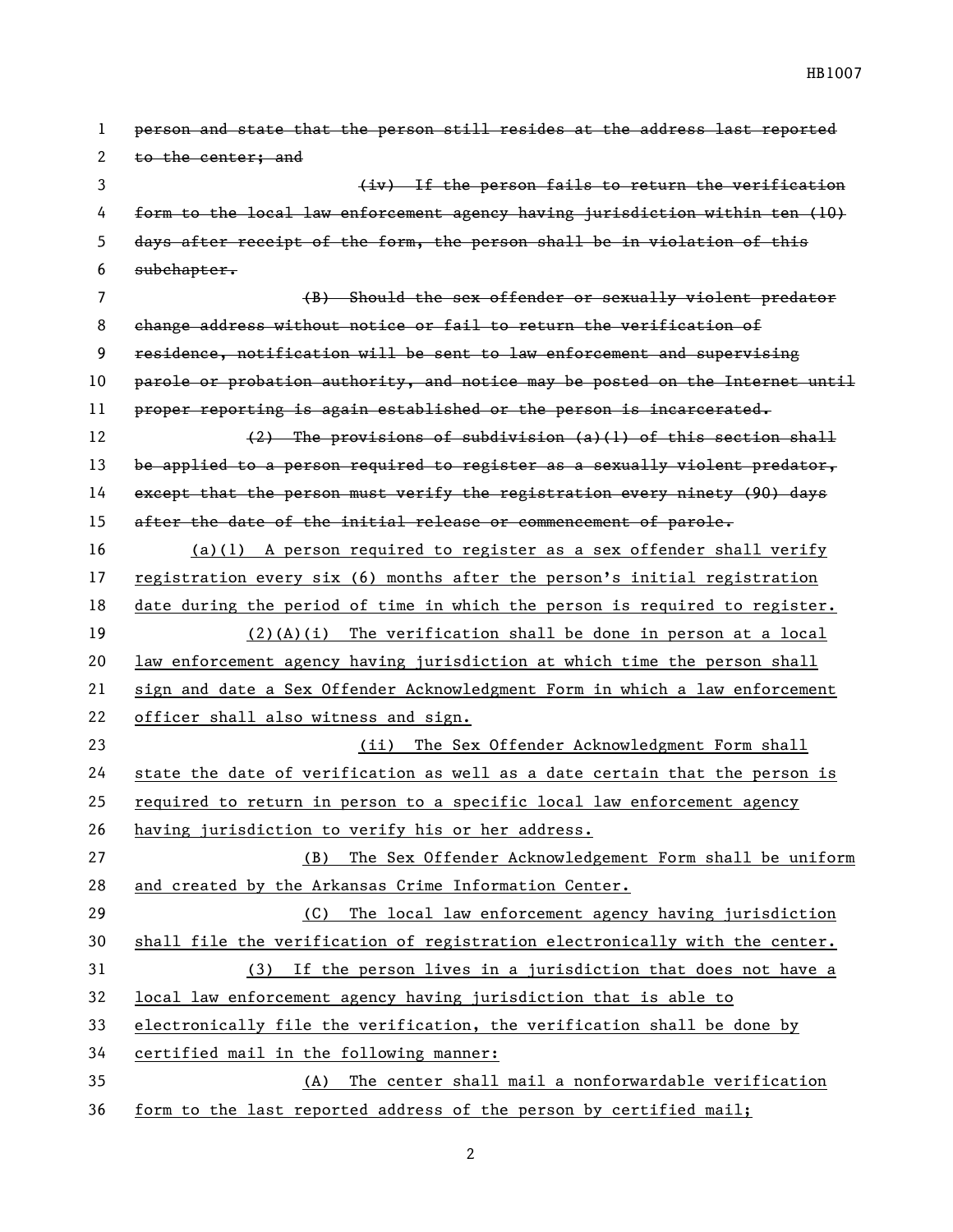| $\mathbf{1}$ | $(B)(i)$ The person shall return the verification form in                     |  |  |
|--------------|-------------------------------------------------------------------------------|--|--|
| 2            | person to the local law enforcement agency having jurisdiction within ten     |  |  |
| 3            | (10) days after receipt of the verification form.                             |  |  |
| 4            | (ii) Within three (3) days after receipt of the                               |  |  |
| 5            | verification form, the local law enforcement agency having jurisdiction shall |  |  |
| 6            | forward the verification form to the center;                                  |  |  |
| 7            | (C) The verification form shall be signed by the person                       |  |  |
| 8            | and state that the person still resides at the address last reported to the   |  |  |
| 9            | center; and                                                                   |  |  |
| 10           | (D) If the person fails to return the verification form to                    |  |  |
| 11           | the local law enforcement agency having jurisdiction within ten (10) days     |  |  |
| 12           | after receipt of the verification form, the person is in violation of this    |  |  |
| 13           | subchapter.                                                                   |  |  |
| 14           | (4) If the person changes his or her address without notice or                |  |  |
| 15           | fails to return the verification form if he or she is allowed to do so by     |  |  |
| 16           | mail, notification shall be sent to law enforcement and supervising parole or |  |  |
| 17           | probation authorities, and notice may be posted on the Internet until proper  |  |  |
| 18           | reporting is again established or the person is incarcerated.                 |  |  |
| 19           | (5) Subdivision (a)(1) of this section applies to a person                    |  |  |
| 20           | required to register as a sexually violent predator, except that the person   |  |  |
| 21           | shall verify the registration every ninety (90) days after the date of the    |  |  |
| 22           | initial release or commencement of parole.                                    |  |  |
| 23           | $(b)(1)$ Before a change of address within the state, a sex offender          |  |  |
| 24           | shall report the change of address to the center no later than ten (10) days  |  |  |
| 25           | before the sex offender establishes residency or is temporarily domiciled at  |  |  |
| 26           | the new address.                                                              |  |  |
| 27           | (2)<br>When a change of address within the state is reported to the           |  |  |
| 28           | center, the center shall immediately report the change of address to the      |  |  |
| 29           | local law enforcement agency having jurisdiction where the sex offender       |  |  |
| 30           | expects to reside.                                                            |  |  |
| 31           | Before a change of address to another state, a sex offender<br>(c)(1)         |  |  |
| 32           | shall register the new address with the center and with a designated law      |  |  |

 shall register the new address with the center and with a designated law 33 enforcement agency in the state to which the person sex offender moves not 34 later than ten (10) days before such person the sex offender establishes residence or is temporarily domiciled in the new state if the new state has a registration requirement.